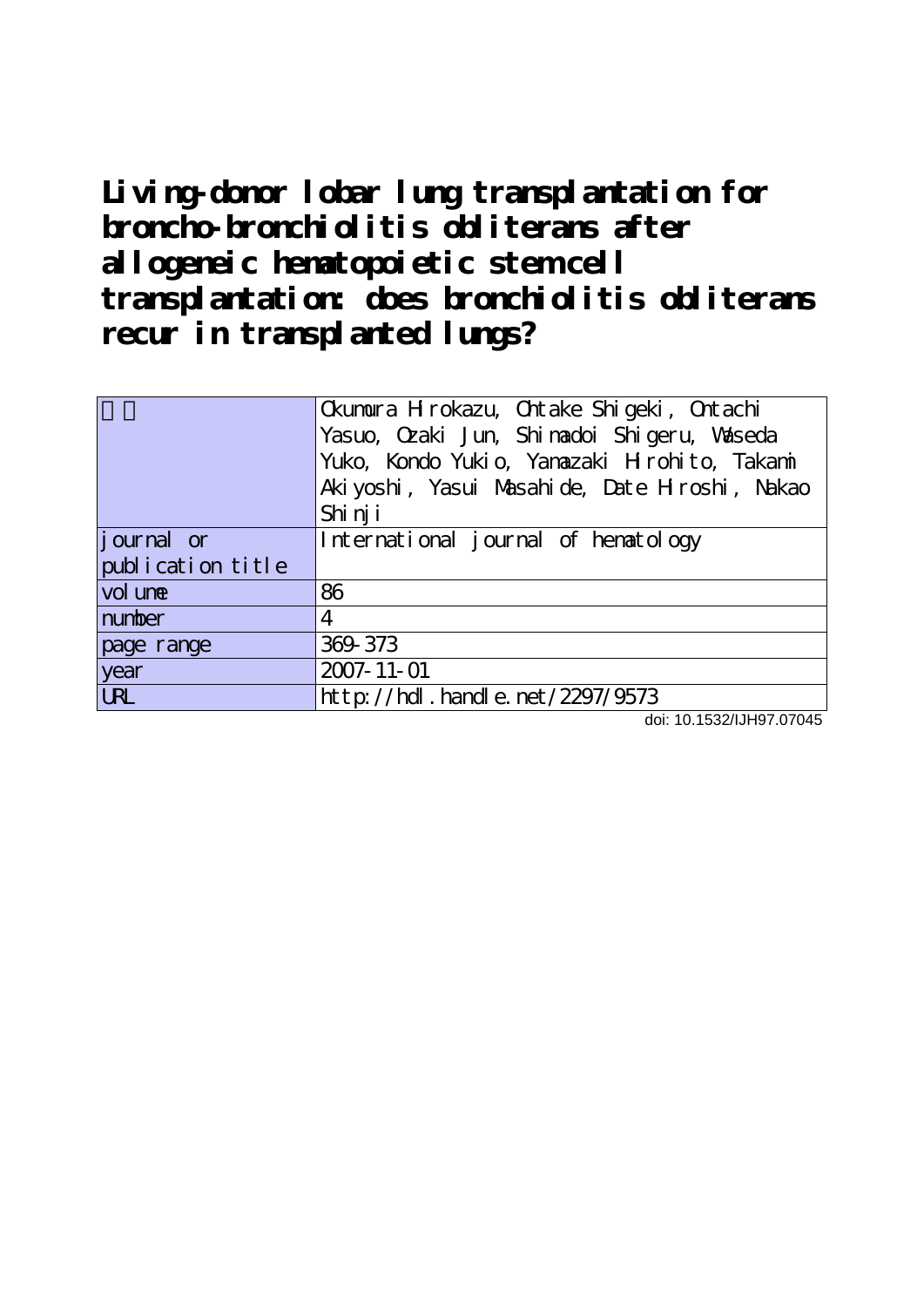# **Case Report**

# **Living-Donor Lobar Lung Transplantation for Broncho-Bronchiolitis Obliterans after Allogeneic Hematopoietic Stem Cell Transplantation: Does Bronchiolitis Obliterans Recur in Transplanted Lungs?**

Hirokazu Okumura,<sup>a</sup> Shigeki Ohtake,<sup>b</sup> Yasuo Ontachi,<sup>a</sup> Jun Ozaki,<sup>a</sup> Shigeru Shimadoi,<sup>a</sup> Yuko Waseda,<sup>a</sup> Yukio Kondo,<sup>a</sup> Hirohito Yamazaki,<sup>a</sup> Akiyoshi Takami,<sup>a</sup> Masahide Yasui,<sup>a</sup> Hiroshi Date,<sup>c</sup> Shinji Nakao<sup>a</sup>

*a Department of Cellular Transplantation Biology, Kanazawa University Graduate School of Medical Science, Kanazawa, Japan; bDepartment of Laboratory Science, Kanazawa University Graduate School of Medical Science, Kanazawa, Japan; <sup>c</sup> Department of Cancer and Thoracic Surgery, Okayama University Graduate School of Medicine and Dentistry, Okayama, Japan*

Received March 12, 2007; received in revised form June 11, 2007; accepted June 20, 2007

### **Abstract**

We report a successful case of living-donor lobar lung transplantation (LDLLT) for therapy-resistant broncho-bronchiolitis obliterans (BBO) after allogeneic hematopoietic stem cell transplantation (HSCT). Bronchiolitis obliterans (BO) is one of the late-onset noninfectious pulmonary complications that occur after allogeneic HSCT and is usually resistant to immunosuppressive therapy. A 17-year-old girl with acute lymphoblastic leukemia (ALL) had undergone allogeneic bone marrow transplantation (BMT) from an HLA-matched sibling in 1997. Five years later, she relapsed with ALL and was treated with chemotherapy following stem cell rescue and donor lymphocyte infusion from the original BMT donor. Eight months later, BBO resistant to immunosuppressive therapies, including rituximab, developed in combination with chronic graft-versus-host disease (GVHD). In February 2004, the patient underwent LDLLT from 2 other family members who were mismatched at 3 HLA loci. The patient has been in good health for more than 30 months following LDLLT and shows no sign of BBO in the transplanted lungs, just as with other patients who have undergone lung transplantation for BO associated with chronic GVHD. LDLLT may therefore be considered a viable therapeutic option for the treatment of BO after allogeneic HSCT. *Int J Hematol.* 2007;86:xxx-xxx. doi: 10.1532/IJH97.07045

2007 The Japanese Society of Hematology

*Key words:* Living-donor lung transplantation; Bronchiolitis obliterans (BO); Allogeneic hematopoietic stem cell transplantation; Graft-versus-host disease (GVHD)

### **1. Introduction**

Pulmonary complications develop in 40% to 60% of recipients of allogeneic hematopoietic stem cell transplantation (HSCT) [1-3]. In 1998, Palmas et al [4] defined noninfectious pulmonary complications that occur later than 3 months after allogeneic SCT as late-onset noninfectious pulmonary complications (LONIPCs). Once LONIPCs occur, the recipient's quality of life is markedly impaired; therefore, LONIPCs are recognized as a major cause of morbidity and mortality after allogeneic HSCT [4,5]. LONIPCs include bronchiolitis obliterans (BO), bronchiolitis obliterans with organizing pneumonia (BOOP), diffuse alveolar damage, lymphocytic interstitial pneumonia (LIP), and nonclassifiable interstitial pneumonia (NCIP) [4]. Although the pathogenesis of LONIPCs remains unclear, LONIPCs are strongly associated with chronic graft-versus-host disease (GVHD) [4,6,7]. Immunosuppressive therapies have been considered to be the standard treatments for LONIPCs. In fact, LIP, NCIP, and BOOP have all been shown to successfully respond to these treatments [4,7]. BO, however, is usually resistant to such treatments [4,7,8].The mortality rate for BO following allogeneic HSCT therefore may be as high as 100% [1,9,10].

Correspondence and reprint requests: Hirokazu Okumura, Department of Cellular Transplantation Biology, Kanazawa University Graduate School of Medical Science, Takara-machi 13-1, Kanazawa 920-8641, Japan; 81-76-265-2273; fax: 81-76-234-4252 (e-mail: hokumura@med3.m.kanazawa-u.ac.jp).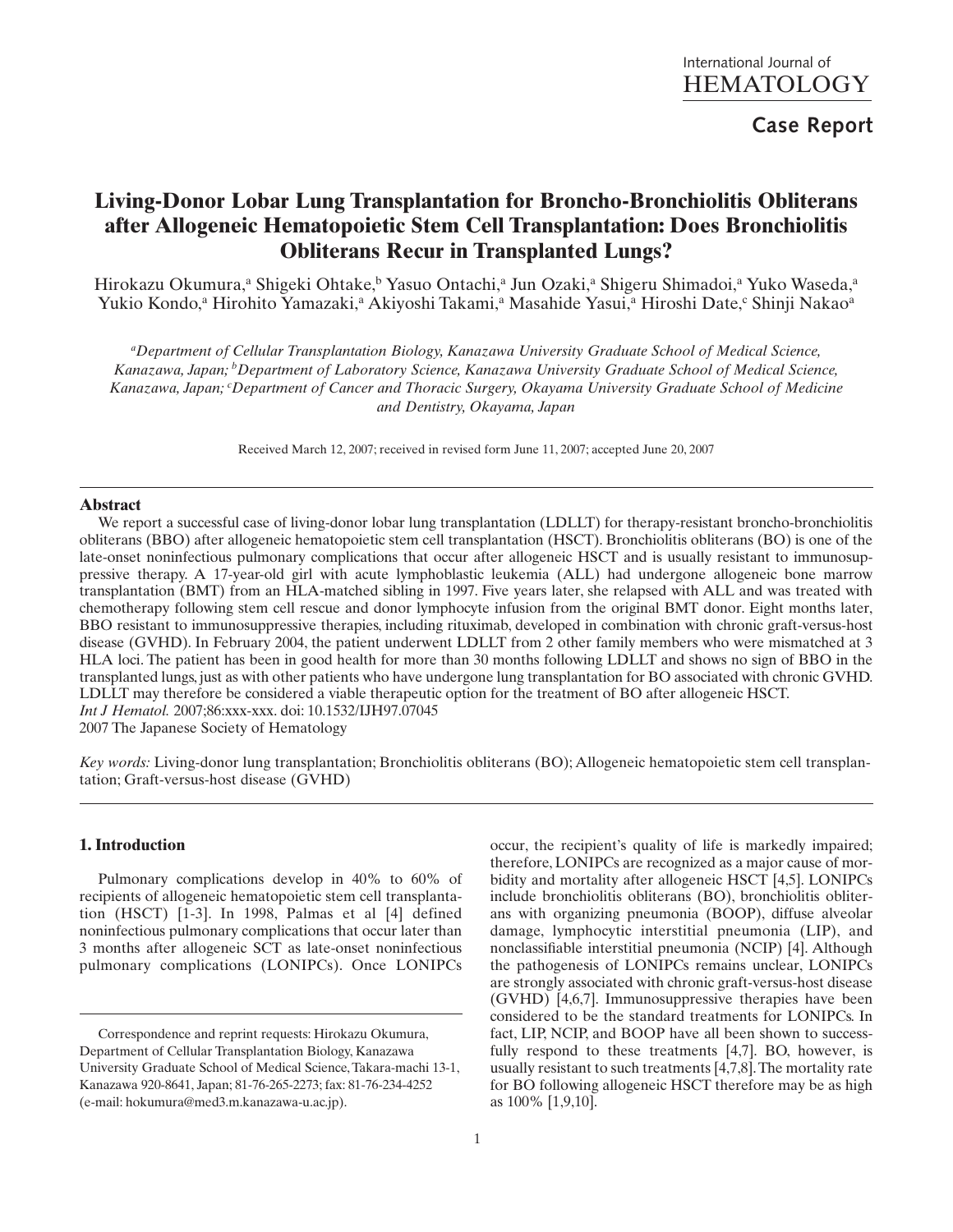

Figure 1. The pulmonary function test before and after living-donor lobar lung transplantation. FVC indicates forced vital capacity; FEV1.0, forced expiratory volume in 1 second.

Lung transplantation (LT) is an alternative therapeutic option for BO in some selected patients; however, the longterm efficacy of LT for BO and the recurrence rate of BO in transplanted lungs are unknown. We describe a patient who underwent living-donor lobar LT (LDLLT) for therapyresistant BO after allogeneic HSCT and who has demonstrated no disease recurrence for more than 30 months after LDLLT.

## **2. Case Report**

A 17-year-old girl received a diagnosis of acute lymphoblastic leukemia (ALL) in February 1997. She was treated with combination chemotherapy [11] and obtained complete remission. The patient underwent allogeneic bone marrow transplantation from her HLA-matched sibling in July 1997. The preconditioning regimen consisted of 3 Gy total body irradiation once daily for 4 consecutive days (total dose, 12 Gy), 2  $g/m^2$  cytarabine administered intravenously twice daily for 2 consecutive days (total, 4 doses), and 60 mg/kg cyclophosphamide administered intravenously once daily for 2 consecutive days (total dose, 120 mg/kg). GVHD prophylaxis consisted of cyclosporine (CsA) and short-term methotrexate. No GVHD was observed, and CsA was tapered off until February 1998. The patient relapsed with ALL in October 2002. An anthracycline-containing regimen [11] induced a second complete remission. Eight days after consolidation therapy consisting of 2  $g/m^2$  cytarabine administered intravenously twice daily for 5 consecutive days (total, 10 doses), the patient received donor buffy coat containing 5.4,  $10^6$ /kg CD34<sup>+</sup> cells and 0.7,  $10^8$ /kg CD3<sup>+</sup> cells, which were collected after administration of granulocyte colony-stimulating factor. No GVHD prophylaxis was given. Because GVHD did not develop until day 70 after the buffy coat infusion, the patient received donor leukocyte infusions at a dose of  $0.7/10^8$ /kg of CD3<sup>+</sup> cells on day 34 and 1.4  $10^8$ /kg on day 70 after the buffy coat infusion. In March 2003, 10 days after receiving the second donor lymphocyte infusion, the patient developed lichenoid lesions and ulcers on the buccal mucosa and eruptions on the skin. A lip biopsy revealed pathologic changes compatible with chronic GVHD. Oral administration of CsA was initiated in April 2003. The lichenoid lesions of the buccal mucosa gradually improved, but the symptoms of dry eyes and skin eruptions did not improve. In April 2003, the patient began complaining of dry cough, which gradually worsened. She was hospitalized in August 2003 because of an exacerbation of dry cough and dyspnea. A computed tomography examination of the chest showed atelectases of the right lower lobes, diffuse parenchymal hypoattenuation, and proximal bronchiectases. Her forced vital capacity (FVC) and forced expiratory volume in 1 second (FEV1.0) had also decreased markedly (Figure 1). A bronchofiberscopy examination showed obstructions at the level of the broncho-bronchiols, predominantly in the lower lobes on both sides. The patient then received a diagnosis of broncho-bronchiolitis obliterans (BBO), a variant of BO. The CsA dose was increased, and oral administration of prednisolone was initiated; however, no response was observed. As the patient's symptoms worsened, CsA was replaced with tacrolimus. In addition, rituximab was administered at 375 mg/m2 once a week for 4 weeks to treat scleroderma caused by the chronic GVHD [12]. We concluded that scleroderma had partially contributed to her constrictive respiratory failure by limiting chest wall compliance; however, the patient's respiratory failure associated with hypercapnia became exacerbated to such a degree that she became completely dependent on oxygen support. The patient became totally bedridden and had to undergo a tracheostomy in January 2004 to receive mechanical ventilation. At this time, her family requested that LT be performed. The patient was considered a candidate for LDLLT because she had end-stage BO (which is listed as a clinical status meeting the indication criteria for LT), because of the impossibility of waiting for a cadaveric lung graft owing to her rapid exacerbation of respiratory failure, and because there were no contraindications for LT except for the coexistence of malignant disease [13,14]. The patient's ALL had been in the second complete remission for more than a year, however, and the level of Wilms tumor gene in the bone marrow was 120 copies/μg RNA, thus indicating a low potential for an ALL relapse [15].The ethics committee of the lung-transplantation center approved LDLLT for this patient because she was considered to have neither newly treated malignant disease nor widespread malignancy. LDLLT was performed on February 16, 2004, with a right lower lobe from her older brother (who was mismatched at 3 HLA loci in the direction of graft rejection) and a left lower lobe from her mother, who was mismatched at 3 antigens in the direction of graft rejection (Table 1). The patient's own lungs were removed completely. The ABO antigens of the recipient and donors were compatible

**Table 1.** HLA of the Patient and Donors\*

|                              | A     | к      | DR    |
|------------------------------|-------|--------|-------|
| Recipient                    | 11/24 | $52/-$ | 9/15  |
| HSCT donor (younger brother) | 11/24 | $52/-$ | 9/15  |
| LDLLT donor (elder brother)  | 2/11  | 46/52  | 8/15  |
| LDLLT donor (mother)         | 2/11  | 13/52  | 12/15 |

\*HSCT indicates hematopoietic stem cell transplantation; LDLLT, living-donor lobar lung transplantation.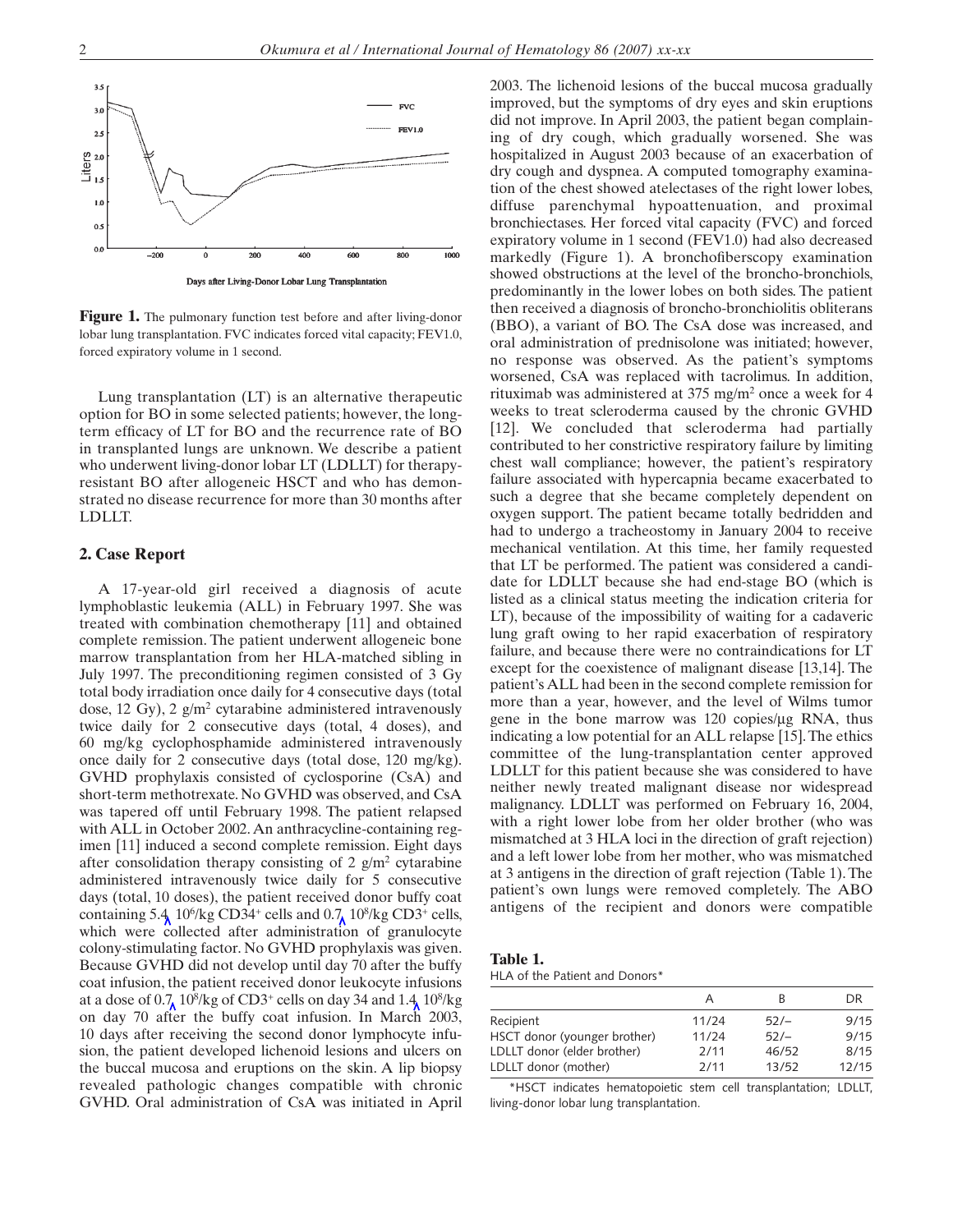| Table 2.        |                                                                                       |                          |                         |                | Reported Cases of Lung Transplantation (LT) for Bronchiolitis Obliterans (BO) after Hematopoietic Stem Cell Transplantation (HSCT)*                                                                                                                                                                                  |                   |                              |                          |                                 |           |
|-----------------|---------------------------------------------------------------------------------------|--------------------------|-------------------------|----------------|----------------------------------------------------------------------------------------------------------------------------------------------------------------------------------------------------------------------------------------------------------------------------------------------------------------------|-------------------|------------------------------|--------------------------|---------------------------------|-----------|
| Case<br>δ.      | Hematologic<br>Disease                                                                | Age at<br>LT, y          | HSCT to LT<br>Time from | <b>GNAD</b>    | Diagnosis of Lung<br>Complication                                                                                                                                                                                                                                                                                    | LT Donor<br>Type  | Prophylaxis for<br>Rejection | Survival Time<br>from LT | Outcome                         | Reference |
| $\overline{ }$  | ALL                                                                                   | 34                       | $\frac{1}{2}$           | $\overline{z}$ | nterstitial fibrosis with<br>lymphoid infiltrates                                                                                                                                                                                                                                                                    | Cadaver           | $CSA + AZP + PDN$            | 9 mo                     | Alive                           | $[18]$    |
| $\sim$          | $\mathbb{A}$                                                                          | $\overline{4}$           | $_{\rm 8}$ $\times$     | $^{+}$         | parenchymal fibrosis, BO<br>nterstitial and focal                                                                                                                                                                                                                                                                    | Cadaver           | FK506 + AZP + PDN            | 15 mo                    | Alive                           | [19]      |
| S               | <b>ALL</b>                                                                            | 27                       | $\overline{z}$          | $^+$           | B <sub>O</sub>                                                                                                                                                                                                                                                                                                       | Cadaver           | Ψ                            | 271d                     | Died of BO                      |           |
|                 | Immunodeficiency                                                                      | $\overline{\phantom{0}}$ | 6 mo                    | $\breve{=}$    | Pulmonary fibrosis                                                                                                                                                                                                                                                                                                   | Living            | mPDN                         | 14 mo                    | Alive                           |           |
| 456             | CML                                                                                   | 38                       | $15 \text{ mo}$         | $^{+}$         | $\overline{6}$                                                                                                                                                                                                                                                                                                       | Cadaver           | CsA + MMF + mPDN             | $23 \text{ mo}$          | Alive                           |           |
|                 | AML                                                                                   | $\overline{30}$          | 14 y                    | I              | Radiation pneumonia                                                                                                                                                                                                                                                                                                  | Cadaver           | $CSA + PDN$                  | $\overline{3}$           | Died of pulmonary<br>infections |           |
| $\overline{ }$  | ₹                                                                                     | G                        | $\overline{3}$          | $^{+}$         | Diffuse interstitial and focal                                                                                                                                                                                                                                                                                       | Cadaver           | FK506 + AZP + PDN            | $\delta$ $\times$        | Died of lung rejection          | [23]      |
|                 |                                                                                       |                          |                         |                | compensatory emphysema<br>parenchymal fibrosis with<br>and BO with cGVHD                                                                                                                                                                                                                                             |                   |                              |                          |                                 |           |
| $\infty$        | Wiskott-Aldrich                                                                       | O                        | $\frac{1}{3}$           | $\ddot{}$      | Acute and chronic                                                                                                                                                                                                                                                                                                    | Cadaver           | FK506 + AZP + PDN            | 6y                       | Alive                           | [23]      |
|                 | syndrome                                                                              |                          |                         |                | bronchiectasis, BO, and<br>extensive peribronchial<br>inflammatory change,<br>fibrosis                                                                                                                                                                                                                               |                   |                              |                          |                                 |           |
| c)              | <b>ALL</b>                                                                            | 14.5                     | 5.5 y                   | $^+$           | <b>D</b>                                                                                                                                                                                                                                                                                                             | Cadaver           | FK506 + AZP + PDN            | 24 mo                    | Alive                           | [23]      |
| $\overline{C}$  | $\rightsquigarrow$                                                                    | 34                       | 5 y                     | $^{+}$         | <b>BO</b> with interstitial<br>pneumonia                                                                                                                                                                                                                                                                             | Living            | $FK506 + MMF + PDN$          | 38 mo                    | Alive                           | [24]      |
|                 | <b>NS</b>                                                                             | $\overline{1}$           | 14 mo                   | $\,^+$         | B <sub>O</sub>                                                                                                                                                                                                                                                                                                       | Living            | $CSA + AZP + PDN$            | 3 wk                     | Died of pulmonary<br>hemorrhage | [25]      |
| $\tilde{c}$     | ALL                                                                                   | $\frac{\alpha}{2}$       | $\frac{1}{2}$           | $^{+}$         | <b>D</b>                                                                                                                                                                                                                                                                                                             | $\widetilde{\Xi}$ | $CSA + AZP + PDN$            | $\frac{\alpha}{2}$       | $\frac{\alpha}{\alpha}$         | [25]      |
| $\frac{1}{2}$   | ALL                                                                                   | $\frac{\alpha}{\alpha}$  | $\rightarrow$           | I              | Pulmonary fibrosis                                                                                                                                                                                                                                                                                                   |                   | $CSA + AZP + PDN$            | $\widetilde{\Xi}$        | $\widetilde{\Xi}$               | [25]      |
| $\overline{4}$  | ALL                                                                                   | $\widetilde{\Xi}$        | 5 y                     | $^{+}$         | <b>DS</b>                                                                                                                                                                                                                                                                                                            | $E \n\t\cong$     | $CSA + AZP + PDN$            | $\widetilde{\Xi}$        | $\widetilde{\Xi}$               | [25]      |
| 15              | AML                                                                                   | $\widetilde{\Xi}$        | $\delta y$              | $^{+}$         | Pulmonary fibrosis                                                                                                                                                                                                                                                                                                   | $\widetilde{\Xi}$ | $CSA + AZP + PDN$            | $\frac{\alpha}{2}$       | $\frac{\alpha}{2}$              | [25]      |
| Present<br>case |                                                                                       | 24                       | $23 \text{ mo}$         | $\ddot{}$      | <b>DBS</b>                                                                                                                                                                                                                                                                                                           | Living            | FK506 + AZP + PDN            | 30 mo                    | Alive                           |           |
|                 | *cGVHD indicates chronic graft-versus-host disease; ALL,<br>bronchiolitis obliterans. |                          |                         |                | acute lymphoblastic leukemia; NE, not evaluated; CsA, cyclosporine; AZP, azathioprine; PDN, prednisone or prednisolone; AA,<br>aplastic anemia; FK506, tacrolimus; mPDN, methylprednisolone; CML, chronic myeloid leukemia; MMF, mycophenolate mofetil; AML, acute myeloid leukemia; NR, not reported; BBO, broncho- |                   |                              |                          |                                 |           |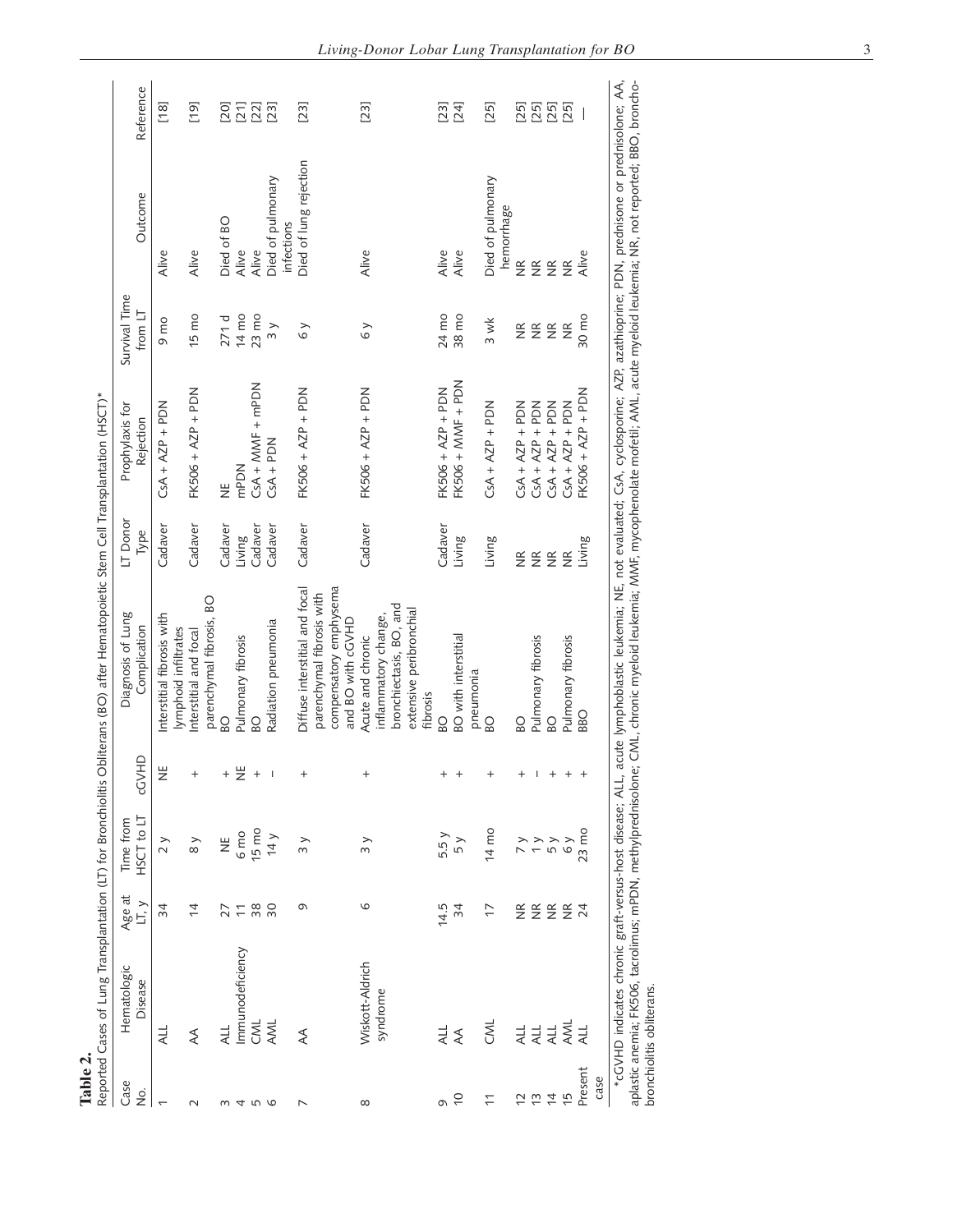(Table 1). The immunosuppressive therapy to prevent graft rejection consisted of tacrolimus, prednisolone, and azathioprine. Signs of acute rejection appeared after LDLLT, but rejection was successfully avoided by the intravenous administration of methylprednisolone and mycophenolate mofetil. The hypercapnia rapidly improved, and the vital capacity increased immediately after LDLLT. This progress allowed the patient to be weaned from mechanical ventilation on day 15, and she was discharged from the hospital on day 64 after LDLLT. BBO has not recurred in the transplanted lungs, and tests of pulmonary function have shown improvements in both the FVC and FEV1.0 for more than 30 months following LDLLT, despite the persistence of dry eyes and impaired lacrimal secretion.A pathologic examination of the explanted lungs revealed focal desquamation of the broncho-bronchiolar epithelium with an aggregate of foamy macrophages and lymphocytes and occlusions of the broncho-bronchiolar lumen, observations compatible with a diagnosis of either BBO or BO [16].

#### **3. Discussion**

BO is one of the LONIPCs and occurs 3 to 15 months following allogeneic HSCT [4,5,7,8]. The clinical symptoms of BO include a nonproductive cough, rapidly progressive dyspnea, and wheezing. The incidence of BO following allogeneic HSCT varies from 2.7% to 7.6% according to the published studies [4,7,8]. BO is one of the most devastating complications of allogeneic HSCT. Once it occurs in a patient, the prognosis tends to be extremely poor. The mortality rate reportedly varies from 14% to 100% [7,17,18]. The response to BO treatment has a significant effect on survival: 79% of responders survived more than 5 years from the diagnosis of BO, but only 13% of nonresponders survived [8]. Patients with LONIPCs have been treated with immunosuppressive agents such as antithymocyte globulin, methylprednisolone, prednisolone, CsA, tacrolimus, and azathioprine. Most patients with LIP and BOOP responded well to such treatments, whereas only 16% to 49% of BO patients improved owing to these treatments [4,7,8]. Consequently, no standard therapy for BO has yet been established.

Because BO often develops in association with chronic GVHD, this complication is thought to be one of the pulmonary manifestations of chronic GVHD [7,8,19]. However, the development of BO following autologous bone marrow transplantation in 2 patients [20] and a lower incidence of BO in recipients of allogeneic HSCT following reduced-intensity conditioning than in HSCT recipients with myeloablative conditioning [21] suggest that tissue damage due to high-dose radiochemotherapy plays a role in the development of BO. Our patient had extensive chronic GVHD, as manifested by sicca symptoms, at the time of LDLLT, and these symptoms persisted for more than 30 months, even after LDLLT. Because her lungs were suspected to be a target of the chronic GVHD, an LT from the donor of the allogeneic HSCT was thought to be ideal; however, because the donor and patient's family did not consent, she received an LT from 2 family members who were mismatched at 3 HLA loci. Despite the presence of

HLA mismatches between the lung donors and the patient and the persistence of chronic GVHD, there has been no recurrence of BO in the transplanted lungs.

Fifteen cases of LT for post-SCT pulmonary complications following allogeneic HSCT, including 10 BO patients, have been reported (Table 2) [22-29]. The indications for LT in patients demonstrating BO following allogeneic HSCT are limited by many factors, such as the criteria of the donor and recipient, the existence of a suitable donor, the status of hematologic disease, and the timing of LT, especially for LDLLT [30]. Four of the 10 BO patients died after LT [24,27,29]. The patient in case 7 died of chronic rejection 6 years after undergoing LT, patient 11 died of pulmonary hemorrhaging 3 weeks after receiving LT, and patient 3, who received a single LT from a cadaver, died of BO on day 271, following recurrent episodes of both perivascular and bronchial rejection. Pechet et al [29] described 2 patients who had complications of BO long after LT; however, the authors did not report the details of these patients. The development of post-LT BO was thought to be due in part to a manifestation of chronic rejection [31,32]; however, preexisting chronic GVHD may have played some role in the development of BO in the transplanted lung early after transplantation. The other 5 BO patients (except for those described by Pechet et al [29]) and our patient have not experienced BO in the transplanted lungs from more than 15 months to 6 years after LT, despite the existence of chronic GVHD. These findings indicate that factors other than chronic GVHD, such as highdose chemoradiotherapy and viral infections, may contribute to the development of BO following allogeneic HSCT. Another possibility is that the development of BO may require the presence of specific minor histocompatibility antigen (mHa) mismatches between the donor of the LT and the patient's immune system. The transplanted lungs may have evaded the immune attack responsible for BO because of a lack of mHas mismatches. LT is therefore considered to be a promising therapy for BO, even for patients associated with active chronic GVHD.

#### **References**

- 1. Krowka MJ, Rosenow EC 3rd, Hoagland HC. Pulmonary complications of bone marrow transplantation. *Chest*. 1985;87: 237-246.
- 2. Soubani AO, Miller KB, Hassoun PM. Pulmonary complications of bone marrow transplantation. *Chest*. 1996;109:1066-1077.
- 3. Chan CK, Hyland RH, Hutcheon MA. Pulmonary complications following bone marrow transplantation. *Clin Chest Med*. 1990;11:323-332.
- 4. Palmas A, Tefferi A, Myers JL, et al. Late-onset noninfectious pulmonary complications after allogeneic bone marrow transplantation. *Br J Haematol*. 1998;100:680-687.
- 5. Afessa B, Litzow MR, Tefferi A. Bronchiolitis obliterans and other late onset non-infectious pulmonary complications in hematopoietic stem cell transplantation. *Bone Marrow Transplant*. 2001;28:425-434.
- 6. Duncker C, Dohr D, Harsdorf S, et al. Non-infectious lung complications are closely associated with chronic graft-versus-host disease: a single center study of incidence, risk factors and outcome. *Bone Marrow Transplant*. 2000;25:1263-1268.
- 7. Sakaida E, Nakaseko C, Harima A, et al. Late-onset noninfectious pulmonary complications after allogeneic stem cell transplantation are significantly associated with chronic graft-versus-host disease